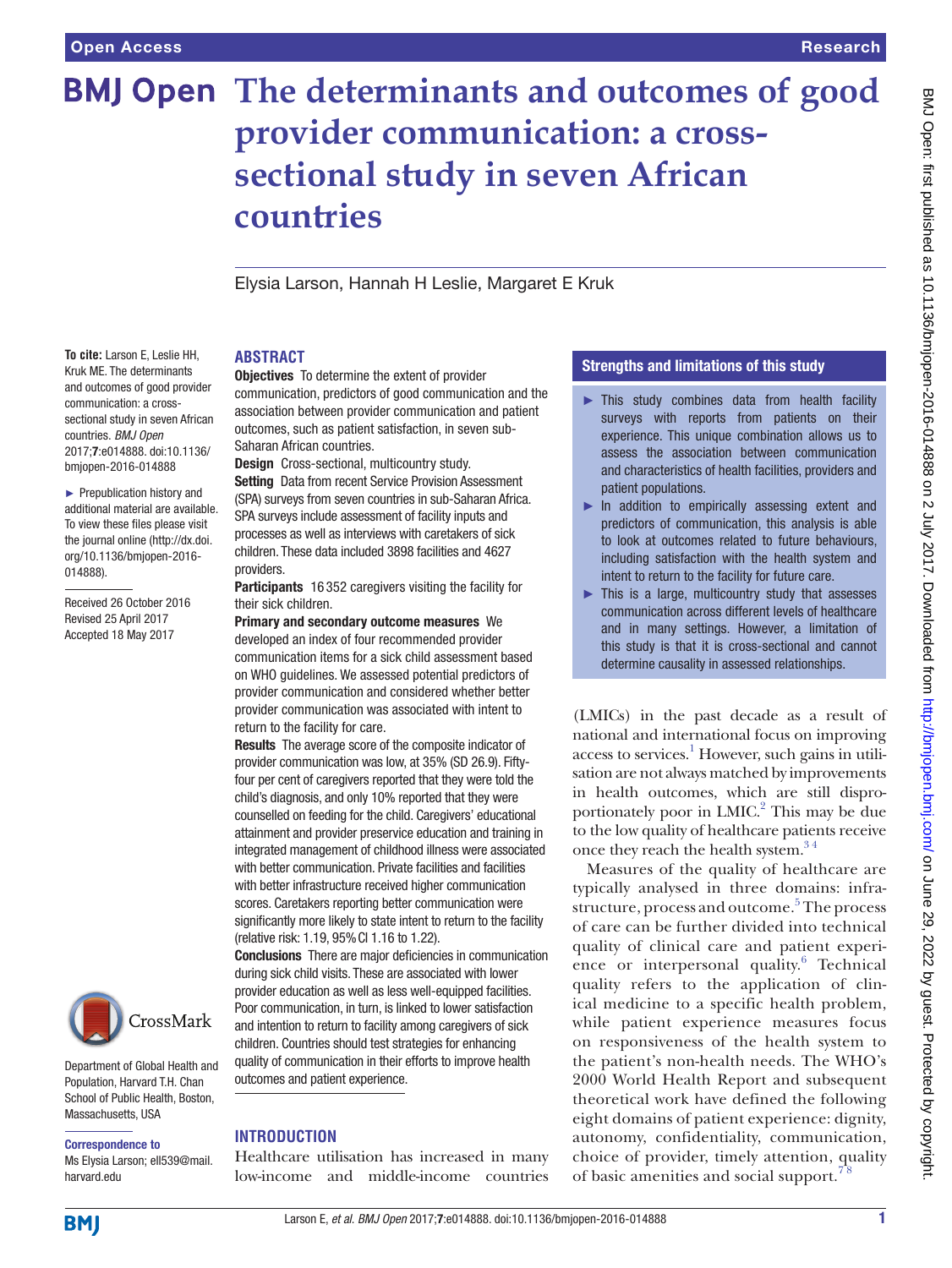Provider communication is a particularly important component of patient experience. Strong communication between providers and patients may enable patients to disclose relevant information and to adhere to prescribed treatment.<sup>89</sup> There is evidence in high-income countries that strong provider communication is associated with measures of technical quality. $9^{10}$  In addition, better provider–patient communication is associated with better perceived and objectively measured patient health outcomes.<sup>[11 12](#page-7-8)</sup>

Despite growing evidence of the influence of patient– provider communication on caregiver behaviours and health outcomes in high-income settings, the quality and impact of provider communication in LMIC is not as well documented. The different structure of the healthcare system and distinct social contexts warrant caution in assuming that the relationships found in one environ-ment will be reflected in the other.<sup>[13](#page-7-9)</sup>

Understanding the determinants and outcomes of patient communication is essential in LMIC, which bear a disproportionate burden of childhood morbidity and mortality and stand to gain the most from improvement in provider–patient communication if the link between communication and outcomes is found to be strong.<sup>[2 14](#page-7-1)</sup> We therefore had two objectives for this analysis. First, we described provider communication and its predictors during visits for sick children in health facilities across seven sub-Saharan African countries. Second, we quantified the association between provider communication and key outcomes of a healthcare visit: caregivers' satisfaction with and impressions of the visit, caregivers' intent to return to the facility if the child does not improve completely and caregivers' recommendation of the facility to family and friends.

#### **Methods**

#### **Data collection and survey design**

This analysis uses data from the Service Provision Assessment (SPA) surveys, which are conducted by the Demographic and Health Survey Programme.<sup>15</sup> These health facility-based surveys have been completed over the past 10 years in seven countries in sub-Saharan Africa (Kenya (2010), Malawi (2013), Namibia (2009), Rwanda (2007), Senegal (2012–2014), Tanzania (2015) and Uganda (2007)). The SPA surveys include assessment of facility inputs and processes and health worker interviews as well as direct clinical observations and client exit interviews (sample sizes presented in online supplementary [appendix 1](https://dx.doi.org/10.1136/bmjopen-2016-014888)). This analysis focuses on data from client exit interviews for visits for sick children. Additional covariates are drawn from the surveys of facility inputs and processes and health worker interviews.

SPA survey selection follows a two-stage design. Except in Rwanda, Namibia and Malawi, where a census of all or nearly all facilities was conducted, each country's health facilities were randomly sampled after stratifying by type of facility (eg, hospital or health centre) and managing

authority. Hospitals tend to be oversampled in SPA surveys. Within each health facility, patients were selected using systematic sampling. The anticipated number of patients to be seen on the day of data collection was divided by 15 to determine the interval length needed to sample [15](#page-7-10) patients from the facility.<sup>15</sup> Survey weights are assigned to each child to account for both the facility and patient stages of sampling such that the weighted sample should be representative of the population of all clients seeking care. We scaled weights within each country to maintain the sample size. $15$  Health workers observed providing care were interviewed about their education and training; sampling weights were similarly calculated to ensure a representative sample of healthcare providers.

Informed consent was collected from the facility in-charge as well as each individual respondent before continuing with the interview.<sup>[16](#page-7-11)</sup>

#### **Measurement of provider communication**

We used the 2014 WHO guidelines for the integrated management of childhood illness  $(MCI)^{17}$  to identify essential elements of provider communication during sick child visits. The primary requirements of provider communication in the IMCI guidelines are clear statement of the child's diagnosis and of the recommended treatment and follow-up plan. To capture these elements, we defined four indicators of quality communication: provider told the caregiver the child's illness, told the caregiver the symptoms that would indicate a need for immediate return to the facility, scheduled or discussed a return visit, and counselled the caretaker on feeding the child (the caregiver responded that the provider counselled them on either feeding solid foods or giving fluids during this illness). These indicators were assessed using the caretakers' recall of this communication following the clinical consultation. We excluded three indicators that addressed communication of medication for the child, as these indicators may in some cases be endogenous with provision of good technical quality (provision of an appropriate treatment plan). We calculated communication quality as the proportion of the four items performed for each visit.

#### **Covariates**

To identify determinants of good communication, we selected predictors identified using recent literature and shown on our conceptual framework ([figure](#page-2-0) 1).<sup>18-20</sup> At the patient level, these included both the caregiver and child's sociodemographic characteristics as well as whether the caregiver paid for the visit and whether the caregiver was part of a prepayment plan, such as insurance. In order to capture potentially different treatment by the child's presenting illness, we assessed the reasons for the child's visit as stated by the caregiver (fever, cough, diarrhoea, vomiting, feeding problems, sleeping problems and convulsions). At the provider level, we assessed providers' education (both number of years of preservice education and whether they had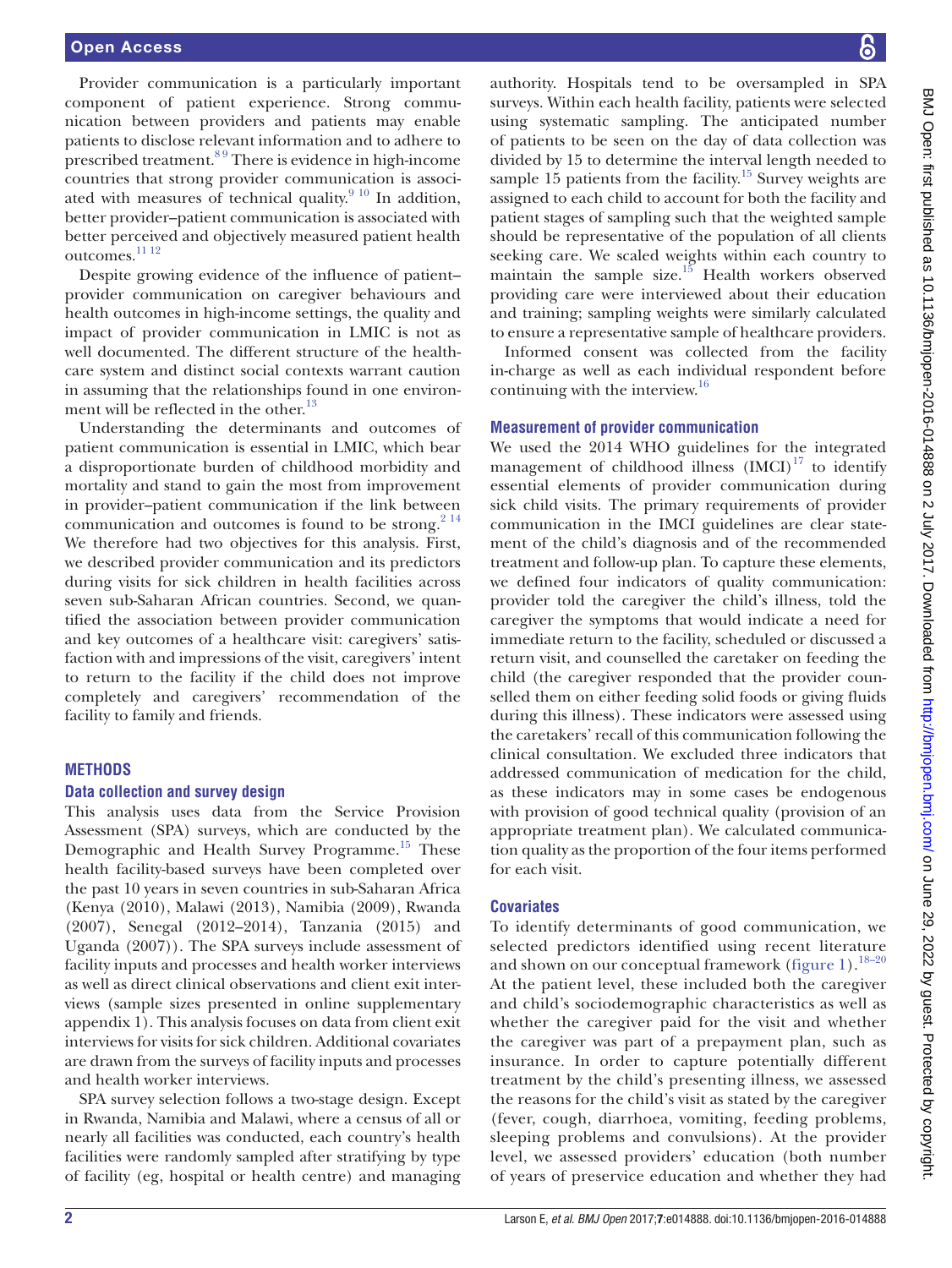

Figure 1 Conceptual framework of the relationship between patient-level, provider-level and facility-level characteristics with communication, patient behaviours and outcomes.

received recent, in the past 1–2 years, IMCI-related training), providers' cadre (doctor or clinical officer versus nurse versus other), how long they have worked as a clinician, and whether the provider is a manager. At the facility level, we looked at whether the facility had received recent supportive supervision, the level of infrastructure available (an index of 22 items including water and electricity), the level of management support (an index of 7 items including whether quality assurance activities are routinely carried out), whether the facility was public or private, and the level of the facility (comparing hospitals with non-hospitals).

We assessed the relation between communication and outcomes related to the caregivers' experience: caregiver satisfaction, caregivers' intent to return to the facility, caregivers' recommendation of the facility, and caregivers' perception of whether there were problems with the care provided. Caregivers were asked to rate their satisfaction with the services received on a three-level scale (very satisfied, more or less satisfied or not satisfied). We dichotomised the variable as 'very satisfied' versus 'not very satisfied'. Caregivers were also asked what they would do if the child did not get completely better or became worse. We coded caregivers' responses as either 'return to this facility' or 'not return', where not returning could include going to another facility, another health worker, a traditional healer or just waiting (eg, do not see a healthcare provider.) Caregivers were also asked whether they would recommend this facility to a friend of family member. Finally, caregivers were asked whether certain aspects of care were major, minor or no problem for them. We dichotomised these responses into either 'problem' or 'no problem'.

### **Data analysis**

We first explored the level and potential predictors of provider communication in the seven countries. We calculated descriptive statistics of the population-averaged indicators of interest using data weighted to represent the health system in each country. We screened each potential indicator in a linear regression of provider communication, controlling for country and clustering at the provider level. We retained all covariates significant at

<span id="page-2-0"></span>p≤0.05, removing those that were highly correlated with other retained predictors.

We then assessed the predictors of communication using generalised hierarchical linear regression models. Hierarchical models were selected because they enable assessment of the association of both patient-level and provider-level or facility-level characteristics with the communication index as well as calculation of the variation in the outcome attributable to the client versus provider. The first model included only country fixed effects, the second model added individual-level elements and the third model included individual-level, provider-level and facility-level elements with country fixed effects. We used the MIXED command with the MLE option in Stata 14.1 for all models. We included a random intercept for provider and calculated the intraclass correlation coefficient (ICC). The ICC is interpreted as the proportion of the total variation in the outcome that is due to provider-level variation.

While the SPA surveys aim to collect data from multiple patient visits for each provider, this is not always the case. Over the seven countries surveyed, there were 559 providers (4%) where only one child visit was observed. For these providers, the contribution at the child level cannot be calculated; we corrected for this by preventing the stratum from contributing to the variance at the child level.

The second part of our analysis assessed the association between provider communication and patient outcomes using generalised estimating equations. We calculated risk ratios using a log link, exchangeable correlation structure and robust sandwich estimator to account for clustering at the provider level. A fixed effect for country was included in the unadjusted models. Adjusted models controlled for potential confounders at the patient level, provider level and facility level; these covariates were selected because of their theorised association with both provider communication and the outcomes of interest.

All analyses were conducted using Stata 14.1. The institutional review board at the Harvard T.H. Chan School of Public Health determined this analysis to be exempt from human subjects review.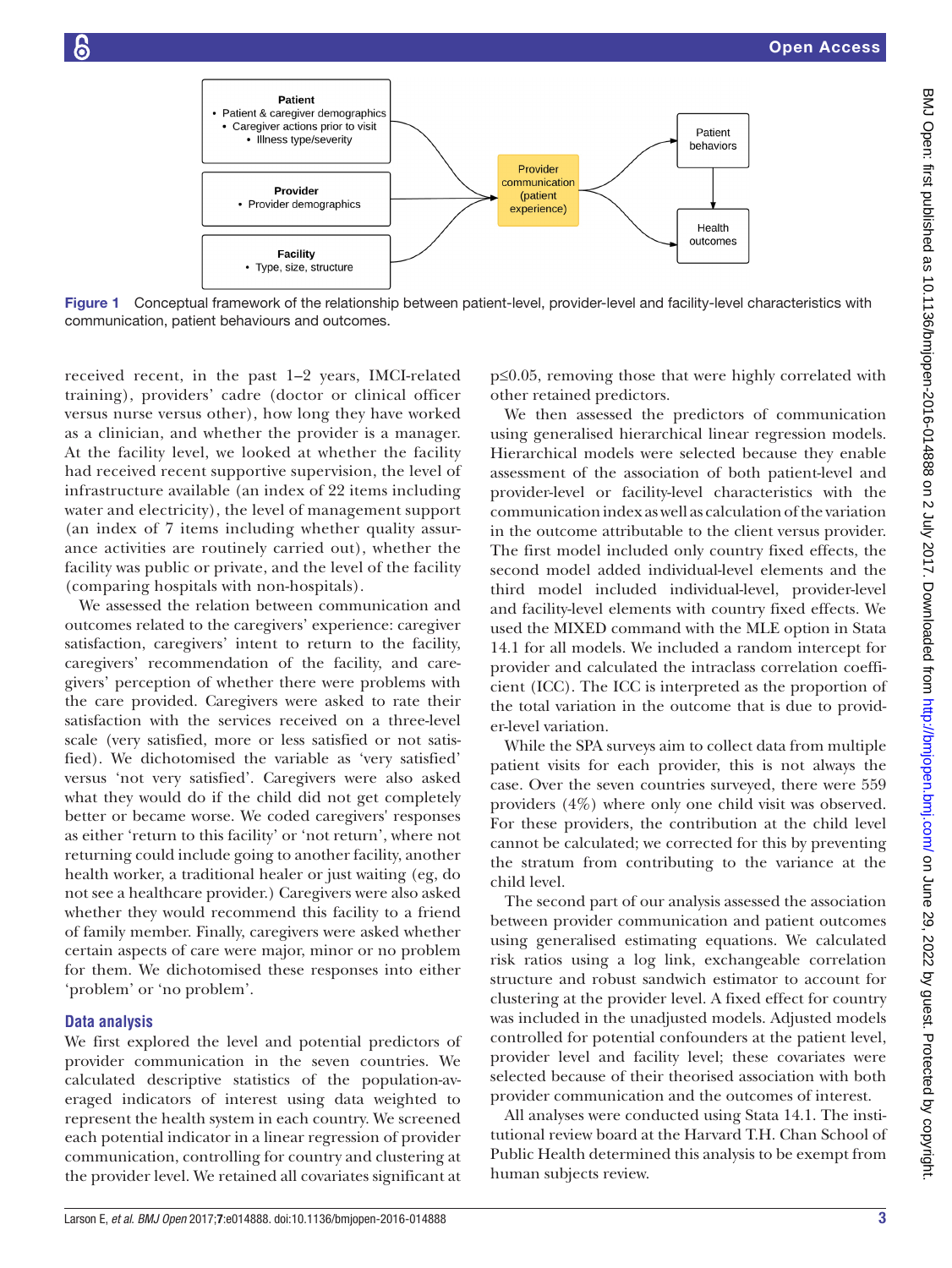<span id="page-3-0"></span>Table 1 Client, provider and facility characteristics for outpatient visits for sick children in seven sub-Saharan African countries

|                                                                 | Weighted n<br>or mean | $%$ or SD |
|-----------------------------------------------------------------|-----------------------|-----------|
| <b>Total visits</b>                                             | 16352                 |           |
| <b>Total providers</b>                                          | 4627                  |           |
| <b>Total facilities</b>                                         | 3898                  |           |
| Visit level                                                     |                       |           |
| Caregiver's age (years)                                         | 28.1                  | 8.2       |
| Caregiver is female                                             | 13744                 | 91.2%     |
| Caregiver's education                                           |                       |           |
| None                                                            | 3705                  | 22.7%     |
| Any primary                                                     | 8701                  | 53.3%     |
| Any secondary                                                   | 3430                  | 21.0%     |
| Any tertiary or higher                                          | 493                   | 3.0%      |
| Caregiver is child's parent                                     | 14446                 | 89.0%     |
| Child's age (months)                                            | 20.3                  | 15.2      |
| Child is female                                                 | 7904                  | 48.5%     |
| Client paid for visit                                           | 6769                  | 41.4%     |
| Client has insurance*                                           | 3102                  | 19.1%     |
| Duration of visit (min)                                         | 12.9                  | 15.8      |
| Reasons caregiver brought child<br>to the facility†             |                       |           |
| Fever                                                           | 11894                 | 73.5%     |
| Cough                                                           | 11102                 | 68.1%     |
| <b>Diarrhoea</b>                                                | 4898                  | 30.2%     |
| Vomit                                                           | 4083                  | 25.2%     |
| Problems feeding                                                | 3724                  | 23.0%     |
| Excessive sleepiness                                            | 3516                  | 21.7%     |
| Convulsions                                                     | 653                   | 4.0%      |
| Provider level                                                  |                       |           |
| Provider is female                                              | 7552                  | 46.2%     |
| Provider's years of education                                   | 15.0                  | 2.9       |
| Provider's years since graduation                               | 9.9                   | 10.0      |
| Provider years in this facility                                 | 4.7                   | 6.4       |
| Provider's cadre                                                |                       |           |
| Doctor or clinical officer                                      | 7480                  | 45.8%     |
| <b>Nurse</b>                                                    | 6633                  | 40.6%     |
| Non-clinical staff                                              | 2224                  | 13.6%     |
| Provider is a manager                                           | 9987                  | 61.5%     |
| Received recent training on sick<br>child care                  | 6332                  | 38.9%     |
| Number of in-service training<br>topics covered in past 3 years | 5.0                   | 3.4       |
| <b>Facility level</b>                                           |                       |           |
| Private facility                                                | 3461                  | 21.2%     |
| Hospital                                                        | 2620                  | 16.0%     |
|                                                                 |                       | Continued |

|                                                                                                                                                                                                                                                                                                                                                                                                                           | Weighted n<br>or mean | $%$ or SD |
|---------------------------------------------------------------------------------------------------------------------------------------------------------------------------------------------------------------------------------------------------------------------------------------------------------------------------------------------------------------------------------------------------------------------------|-----------------------|-----------|
| Received supportive supervision<br>in last 6 months                                                                                                                                                                                                                                                                                                                                                                       | 12378                 | 76.2%     |
| Infrastructure index‡                                                                                                                                                                                                                                                                                                                                                                                                     | 0.55                  | 0.17      |
| Data from Rwanda and Namibia are self-weighted, and in Malawi,<br>a non-response weight is used. Data from Kenya, Senegal,<br>Tanzania and Uganda are weighted to reflect sampling probability.<br>For some rows, denominators differ from the total 'n' owing to<br>missing data.<br>*Client has medical aid, insurance or other prepayment plan.<br>+Caronivers could report multiple reasons for bringing the child to |                       |           |

†Caregivers could report multiple reasons for bringing the child to the facility for services.

‡Mean proportion of 22 items including water, ambulance, electricity, phone, toilet, cleanliness, wait room, system for maintenance, sharps disposal, waste disposal, sterilised equipment storage, consumables storage, no expired medications, medication storage, medication supply, stock ledger, pourable water, soap, gloves, sharps box, surface disinfectant and hand disinfectant.

# **Sensitivity analyses**

Table 1 Continued

We conducted multiple sensitivity analyses to assess the robustness of the results to the methods used for missing data and model specification. To ensure results were not affected by missing data, we conducted multiple imputation and repeated the analysis on 20 imputed datasets (see online supplementary [appendix 2](https://dx.doi.org/10.1136/bmjopen-2016-014888)). We also removed providers with a single clinical observation to better assess variation within versus between providers. Finally, we repeated the model using sampling weights accounting for the provider's probability of inclusion in the sample. Results for these final two models are presented in online supplementary [appendix 3.](https://dx.doi.org/10.1136/bmjopen-2016-014888)

# **Results**

A total of 16352 outpatient visits for sick children from 3898 facilities and 4627 providers were included in this analysis [\(table](#page-3-0) 1 and online supplementary appendix 1 table 1). On average, children were 20months (1.7 years) old at the time of their visit. Fever was the most common reason caretakers cited for the visit (74%). Forty-one per cent of the healthcare providers were nurses, and 16% of the visits included were at hospitals [\(table](#page-3-0) 1).

The average score on the composite indicator of provider communication was low, at 35%, with a SD of 26.9 percentage points. In 23% of visits, the caregiver reported that the provider did not complete any of the communication tasks, whereas 3% of caregivers reported the provider completed all communication tasks. Fifty-four per cent of caregivers reported that they were told the child's diagnosis, and only 10% reported that they were counselled on feeding or providing liquids for the child ([figure](#page-4-0) 2).

While most of the variables included in the full model assessing factors contributing to provider communication had a statistically significant association with patient experience, the effect size was generally small ([table](#page-5-0) 2).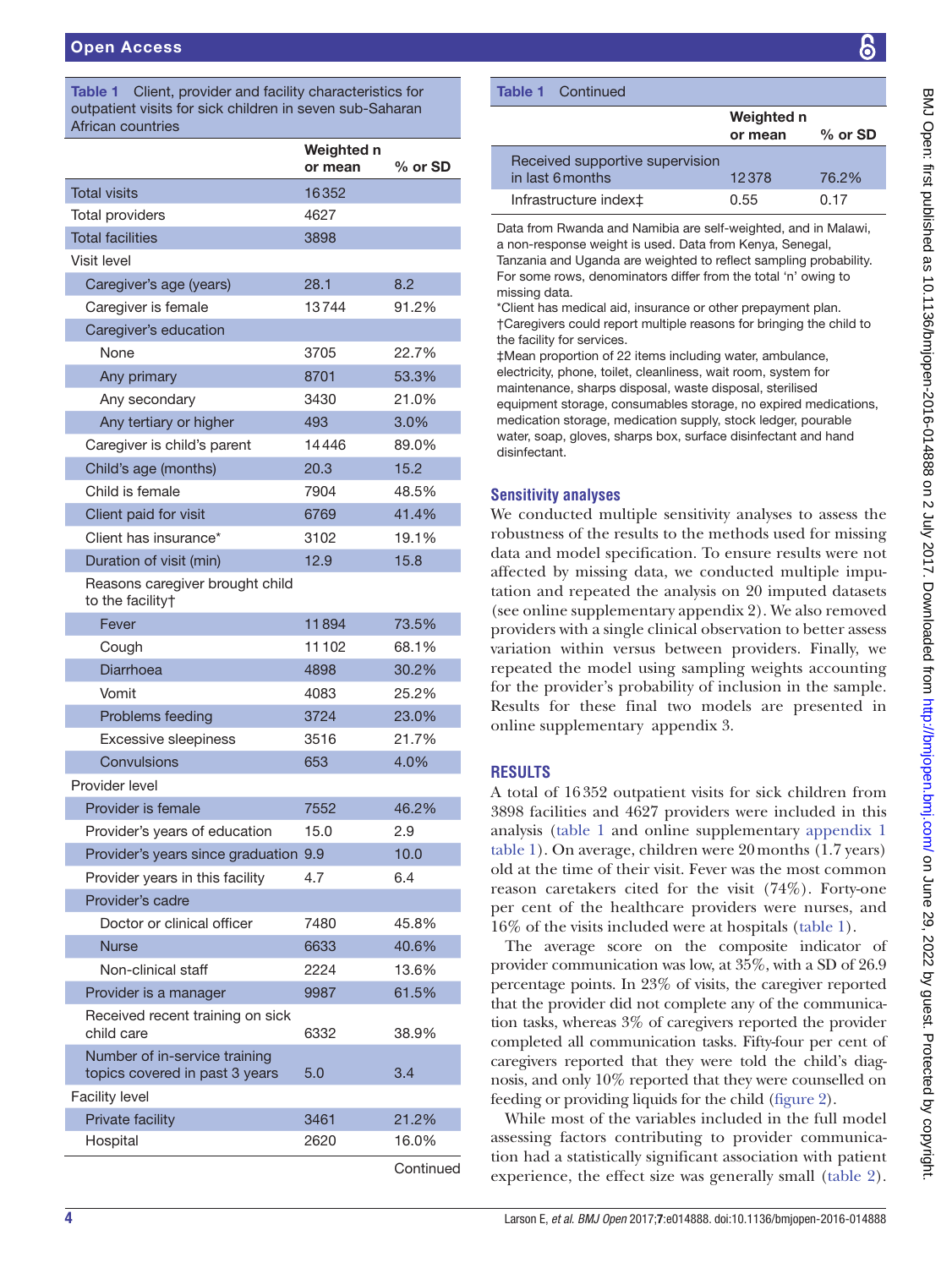On average, caregivers who had achieved tertiary education experienced provider communication that rated 4.9 percentage points better than those with no education. On the provider side, providers who had received training in selected child health topics in the past 1–2 years, providers who were managers, female providers and nurses all scored higher on the communication scale. These associations were all modest, with training having the largest association with an increase of 4.4 percentage points on the communication scale. Observations in private facilities and those that had received a supportive supervision visit were also associated with better communication scores. The patient-level and provider-level characteristics included in the model were able to account for minimal variation between providers. Most of the variation in the communication index was due to unexplained patientlevel variation and random error, with 35% of variation in the full model due to provider-level effects.

The provider communication index was significantly associated with all assessed outcomes [\(table](#page-6-0) 3). Patients who reported a perfect score on provider communication were 1.21 times as likely to be very satisfied with their visit than patients whose provider scored 0 on the communication index (95% CI 1.17 to 1.26). There was also a strong association between provider communication and a patient's stated intent to return if the child did not get completely better: risk ratio 1.19 (95% CI 1.16 to 1.22). Adjusting for potential confounders did not change the measures of effect. The results were robust to the performed sensitivity checks (see online [supplementary appendix\)](https://dx.doi.org/10.1136/bmjopen-2016-014888).

#### **Discussion**

Across more than 16000 visits for sick children in seven sub-Saharan African countries, provider communication was poor. These findings from nationally representative surveys of facilities corroborate findings of inadequate

provider–patient communication, low quality of technical care and poor provider effort from smaller studies in LMIC. $^{21-23}$  Additionally, there is evidence that higher communication is associated with both higher client satisfaction and intent to return to care.

Although the average provider communication score was low in each of the countries studied at the time of data collection, it varied from 26% in Senegal (2012–2014) to a high of 49% in Uganda (2007). All seven countries are low- or lower middle-income countries and all are experiencing shortages of skilled health providers.<sup>[24](#page-8-1)</sup> Between-country variation on the communication index did not follow trends in gross domestic product per capita, economic inequality, health spending or availability of skilled health providers.  $24\frac{25}{125}$  There was some evidence of a decline in communication score by the year that the survey was conducted, which ranged from 2007 to 2015, but this cannot be distinguished from between-country contextual differences.

We found a number of client-level and provider-level factors with modest, but statistically significant associations with patients' report of provider communication. The level of reported provider communication increased with caregiver's education. Visits with caregivers who had some secondary school were rated four percentage points higher on communication than visits with caregivers who had no formal education. There are several possible reasons for this association. Educated caregivers may be more likely to initiate communication with providers or may have a higher capacity to understand providers and remember what has been communicated. Alternatively, providers may make a choice about what to communicate based on the education level of caregivers. Regardless of the aetiology for the disparity, it is important for providers to recognise it and focus on improving communication with individuals with lower education using methods



<span id="page-4-0"></span>Figure 2 Frequency of provider communication across seven sub-Saharan African countries, data from patient report; n=16 352. For each indicator, values were missing from 0.2% to 0.6% of exit interviews.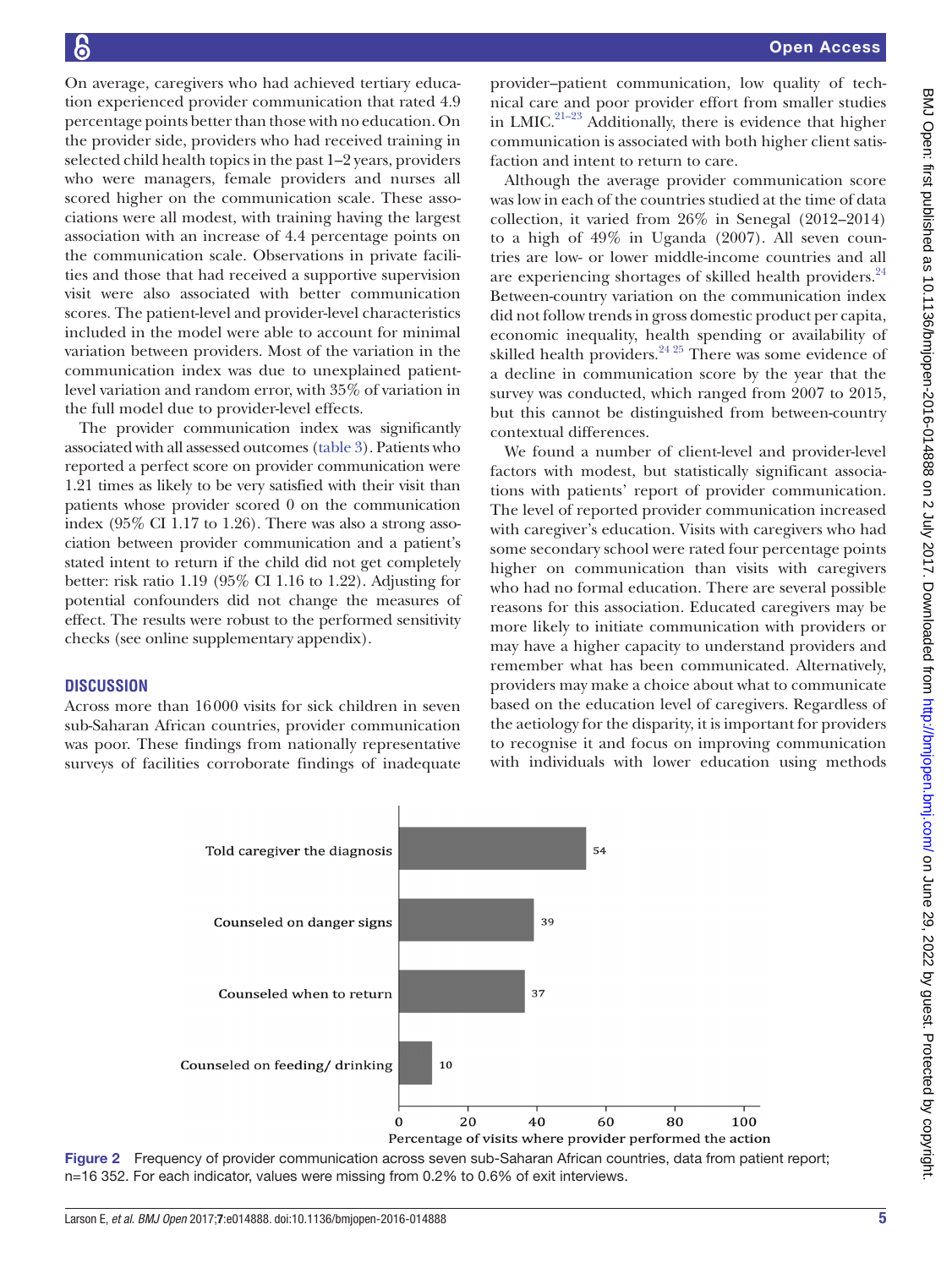African

BMJ Open: first published as 10.1136/bmjopen-2016-01488 on 2 July 2017. Downloaded from <http://bmjopen.bmj.com/> on June 29, 2022 by guest. Protected by copyright.

BMJ Open: first published as 10.1136/bmjopen-2016-014888 on 2 July 2017. Downloaded from http://bmjopen.bmj.com/ on June 29, 2022 by guest. Protected by copyright.

| Allicali coulitiles                                  |           | Model 1          |           | Model 2          |           | Model 3            |
|------------------------------------------------------|-----------|------------------|-----------|------------------|-----------|--------------------|
|                                                      | β         | 95% CI           | β         | 95% CI           | β         | 95% CI             |
| <b>Visit level</b>                                   |           |                  |           |                  |           |                    |
| Caregiver's age                                      |           |                  | 0.11      | 0.06 to 0.16     | 0.10      | 0.06 to 0.15       |
| Caregiver's education                                |           |                  |           |                  |           |                    |
| No school                                            |           |                  | Reference |                  | Reference |                    |
| Any primary                                          |           |                  | 1.21      | 0.14 to 2.28     | 1.08      | 0.01 to 2.15       |
| Any secondary                                        |           |                  | 4.25      | 2.97 to 5.52     | 3.98      | 2.70 to 5.26       |
| Any tertiary or higher                               |           |                  | 5.63      | 3.41 to 7.85     | 4.92      | 2.67 to 7.16       |
| Caregiver is child's parent                          |           |                  | 2.35      | 1.02 to 3.68     | 2.35      | 1.02 to 3.67       |
| Caregiver paid for the visit                         |           |                  | 1.78      | 0.67 to 2.90     | 0.66      | $-0.53$ to 1.85    |
| Caregiver has insurance                              |           |                  | 0.97      | $-0.33$ to 2.27  | 0.57      | $-0.73$ to 1.87    |
| Duration of the visit (minutes)                      |           |                  | 0.07      | 0.05 to 0.10     | 0.07      | 0.05 to 0.09       |
| Reason for visit was child vomiting                  |           |                  | 1.78      | 0.92 to 2.64     | 1.80      | 0.94 to 2.66       |
| Reason for visit was fever                           |           |                  | 0.79      | $-0.07$ to 1.65  | 0.93      | 0.07 to 1.79       |
| Provider level                                       |           |                  |           |                  |           |                    |
| Provider's years of education                        |           |                  |           |                  | 0.38      | $0.15$ to $0.60$   |
| Provider's years since graduation                    |           |                  |           |                  | 0.05      | $-0.02$ to 0.12    |
| Number of years provider worked in<br>this facility  |           |                  |           |                  | 0.05      | $-0.05$ to 0.15    |
| Provider's cadre                                     |           |                  |           |                  |           |                    |
| Doctor or clinical officer                           |           |                  |           |                  | Reference |                    |
| Nurse                                                |           |                  |           |                  | 2.90      | 1.18 to 4.61       |
| Other                                                |           |                  |           |                  | $-1.92$   | $-4.49$ to 0.65    |
| Provider is a manager                                |           |                  |           |                  | 2.55      | 1.29 to 3.81       |
| Provider is female                                   |           |                  |           |                  | 1.29      | 0.04 to 2.54       |
| Received training on IMCI                            |           |                  |           |                  | 4.38      | 2.99 to 5.76       |
| Number of in-service training topics<br>in past year |           |                  |           |                  | 0.00      | $-0.21$ to 0.22    |
| <b>Facility level</b>                                |           |                  |           |                  |           |                    |
| Private facility                                     |           |                  |           |                  | 3.40      | 1.87 to 4.92       |
| Supportive supervision visit last<br>6 months        |           |                  |           |                  | 1.69      | 0.34 to 3.05       |
| Infrastructure index                                 |           |                  |           |                  | 2.69      | $-1.20$ to 6.57    |
| Country                                              |           |                  |           |                  |           |                    |
| Kenya (2010) (reference)                             | Reference |                  | Reference |                  | Reference |                    |
| Malawi (2013)                                        | $-5.14$   | $-7.31$ to 2.98  | $-3.48$   | $-5.64$ to 1.32  | $-3.69$   | $-5.91$ to 1.47    |
| Namibia (2009)                                       | 5.67      | 3.06 to 8.28     | 4.85      | 2.22 to 7.48     | 5.13      | 2.35 to 7.91       |
| Rwanda (2007)                                        | $-11.02$  | $-13.61$ to 8.42 | $-11.00$  | $-13.81$ to 8.20 | $-10.60$  | $-13.54$ to $7.67$ |
| Senegal (2012-2014)                                  | $-12.06$  | $-14.34$ to 9.77 | $-10.96$  | $-13.24$ to 8.67 | $-10.82$  | $-13.58$ to 8.06   |
| Tanzania (2015)                                      | 0.88      | $-1.11$ to 2.88  | 1.69      | –0.31 to 3.70    | 3.02      | 0.98 to 5.06       |
| <b>Uganda (2007)</b>                                 | 12.10     | 9.12 to 15.08    | 13.61     | 10.64 to 16.57   | 13.66     | 10.72 to 16.61     |
| Random effects                                       |           |                  |           |                  |           |                    |
| Variance between providers                           | 252.4     |                  | 239.5     |                  | 225.8     |                    |
| Intraclass correlation between<br>providers (p)      | 0.371     |                  | 0.359     |                  | 0.346     |                    |
| <b>Total observations</b>                            | 14985     |                  | 14985     |                  | 14985     |                    |

<span id="page-5-0"></span>Table 2 Results of the multilevel linear regression of provider communication during sick child visits in seven sub-Saharan

\*The outcome, provider communication, is on a scale from 0% to 100% and is measured during exit interviews with the caregiver. IMCI, integrated management of childhood illness.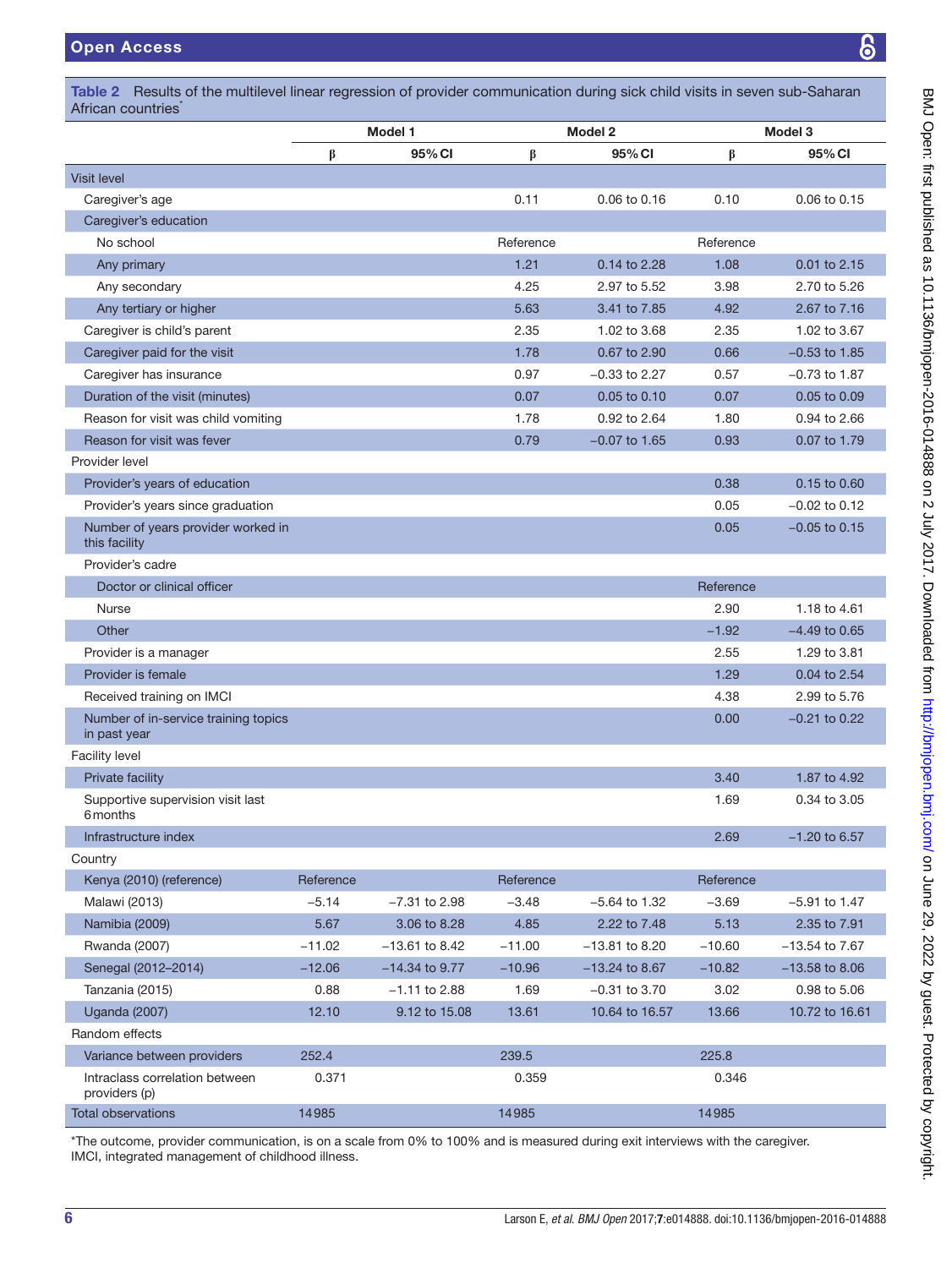| Table 3 Associations between provider communication and caregivers' satisfaction with-and ratings of-care                                                                                                                                                                                                                                                                                                                                                                                                                                                                                                                                                                                                                                                                                                                                                                                                                                                                           |                        |                                          |                     |              |        |                   |              |        |
|-------------------------------------------------------------------------------------------------------------------------------------------------------------------------------------------------------------------------------------------------------------------------------------------------------------------------------------------------------------------------------------------------------------------------------------------------------------------------------------------------------------------------------------------------------------------------------------------------------------------------------------------------------------------------------------------------------------------------------------------------------------------------------------------------------------------------------------------------------------------------------------------------------------------------------------------------------------------------------------|------------------------|------------------------------------------|---------------------|--------------|--------|-------------------|--------------|--------|
|                                                                                                                                                                                                                                                                                                                                                                                                                                                                                                                                                                                                                                                                                                                                                                                                                                                                                                                                                                                     | by communication score | Per cent of caregivers reporting outcome | Unadjusted results* |              |        | Adjusted resultst |              |        |
|                                                                                                                                                                                                                                                                                                                                                                                                                                                                                                                                                                                                                                                                                                                                                                                                                                                                                                                                                                                     | Score is 0             | Score is complete                        | RR‡                 | 95% CI       | s<br>S | RR‡               | 95% CI       | S<br>S |
| Very satisfied with the services                                                                                                                                                                                                                                                                                                                                                                                                                                                                                                                                                                                                                                                                                                                                                                                                                                                                                                                                                    | 73.6%                  | 84.6%                                    | 1.21                | 1.17 to 1.26 | 13752  | 1.22              | 1.17 to 1.26 | 12774  |
| Would recommend the facility to others                                                                                                                                                                                                                                                                                                                                                                                                                                                                                                                                                                                                                                                                                                                                                                                                                                                                                                                                              | 95.4%                  | 99.2%                                    | 1.05                | 1.04 to 1.06 | 13616  | 1.05              | 1.04 to 1.07 | 12654  |
| Would return to facility if child does not get completely better 84.5%                                                                                                                                                                                                                                                                                                                                                                                                                                                                                                                                                                                                                                                                                                                                                                                                                                                                                                              |                        | 96.4%                                    | 1.19                | 1.16 to 1.22 | 16294  | 1.20              | 1.17 to 1.23 | 14947  |
| No problems with:                                                                                                                                                                                                                                                                                                                                                                                                                                                                                                                                                                                                                                                                                                                                                                                                                                                                                                                                                                   |                        |                                          |                     |              |        |                   |              |        |
| The ability to discus problems or concerns                                                                                                                                                                                                                                                                                                                                                                                                                                                                                                                                                                                                                                                                                                                                                                                                                                                                                                                                          | 85.3%                  | 87.1%                                    | $\overline{1}$      | 1.09 to 1.14 | 16301  | Ē                 | 1.08 to 1.13 | 14952  |
| Amount of explanation received for problem/treatment                                                                                                                                                                                                                                                                                                                                                                                                                                                                                                                                                                                                                                                                                                                                                                                                                                                                                                                                | 82.4%                  | 87.7%                                    | 1.17                | 1.14 to 1.20 | 16282  | 1.17              | 1.14 to 1.20 | 14939  |
| Treatment by staff                                                                                                                                                                                                                                                                                                                                                                                                                                                                                                                                                                                                                                                                                                                                                                                                                                                                                                                                                                  | 89.7%                  | 90.2%                                    | 1.06                | 1.04 to 1.08 | 16289  | 1.06              | 1.04 to 1.08 | 14938  |
| Quality of the examination and treatment                                                                                                                                                                                                                                                                                                                                                                                                                                                                                                                                                                                                                                                                                                                                                                                                                                                                                                                                            | 83.8%                  | 88.1%                                    | Ξ                   | 1.08 to 1.15 | 5839   | 1.12              | 1.08 to 1.16 | 5168   |
| §Questions on caregiver satisfaction and whether they would recommend the facility were not asked in Rwanda and Uganda. The question on quality of the examination and treatment was only asked in Kenya, Rwanda<br>reason for visit, provider's education, time since provide provide to the provider worked in this facility, provider's cadre, provider's managerial role, provider's sex, provider's receipt of integrated management of<br>tAdjusted for patient-level, provider-level and facility-level characteristics: caregiver's age, caregiver's education, caregiver's relationship to child, payment for visit, caregiver's insurance status, duration of visit,<br>‡The exposure, provider communication, is on a scale from 0% to 100% and is measured during exit interviews with the caregiver.<br>childhood illness training and in-service training, facility management, supportive supervision, facility infrastructure and country.<br>Adjusted for country. |                        |                                          |                     |              |        |                   |              |        |

and Uganda.

<span id="page-6-0"></span>and Uganda

that improve patient understanding. While there are many examples of successful interventions for improving patient–provider communication in high-income coun tries, there are few in LMIC. $^{26}$  Job aids may be one way to aid in provider communication and patient understanding, particularly among patients and caregivers with low educational attainment.<sup>3</sup>

Providers with fewer years of training, such as coun sellors and community health workers, were less likely to provide high-quality communication. These findings highlight the importance of assessing provider communication, as well as technical care and health outcomes, when evaluating the impact of task-shifting responsibili ties from doctors and nurses to staff with less training. Visits with nurses were associated with better communication than both clinical officers and non-clinically trained providers. Training on sick child care was associated with slightly better communication, which supports results from a more detailed, but smaller study on the impact of IMCI training on the quality of counselling provided in sick child visits in Mali.<sup>27</sup> However, the increase in communication found here was small: only four percentage points. A systematic review of randomised controlled trials of communication interventions for healthcare providers, primarily within the USA, found that commu nication interventions can have a positive effect on provider–patient communication, with the effect stronger for more intensive interventions.<sup>28</sup> Successful trainings in US programs included demonstration of communication skills, observation, constructive feedback and opportuni ties for clinicians to review their own responses.  $26\frac{26}{8}$  While two reviews of IMCI training in LMIC found that both recent training and the length of training had little effect on the provision of technical quality indicators,  $2930$  there is some evidence that training interventions focused on patient-centred communication may have positive effects on communication in  $SSA$ ,  $31-33$  Our results combined with those from communication interventions suggest the potential for using training to improve provider–patient communication.

Most of the variation in communication was due to differences between patients and visits, rather than differences between providers, which reflect similar findings from a study on provider communication in the UK. $34$ Two studies from SSA that looked at technical quality indicators found that quality variation was largely due to provider-level and facility-level differences.<sup>35 36</sup> These discordant findings may indicate that provider-level and facility-level factors may be a stronger barrier to highquality technical care than to communication. Reasons why many providers were able to communicate well for some visits and not for others should be explored further so that context-specific support or training can be given to providers.

We found that higher provider communication was related to patients' satisfaction and intent to return. While the association of strong patient–provider communication with an increase in patient adherence to prescribed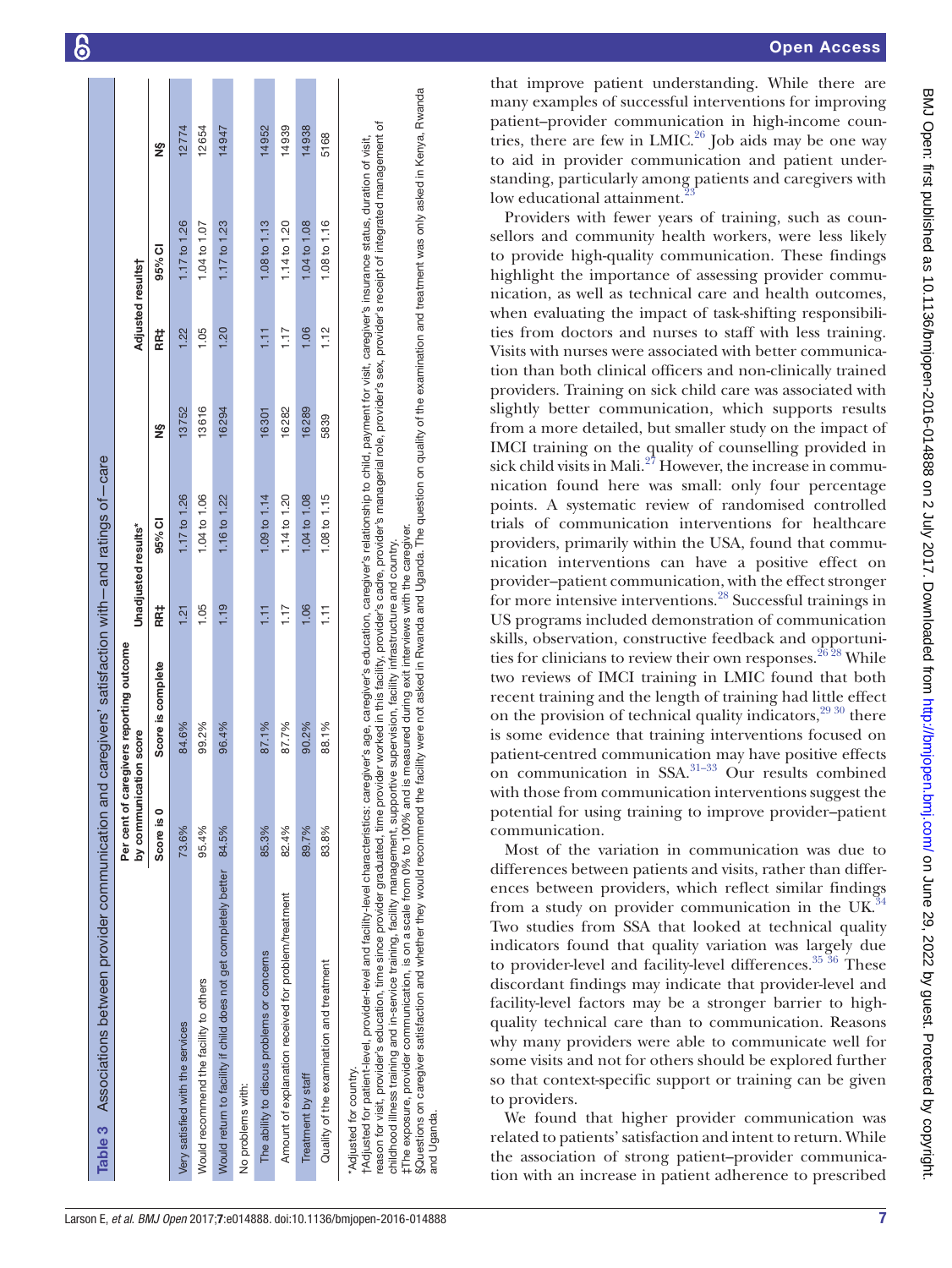treatments and recommended prevention processes has been extensively documented, $37-39$  this is the first evidence we are aware of from a multicountry study in sub-Saharan Africa documenting the association between strong provider communication and patient satisfaction and planned behaviours.

This study has several limitations. First, these surveys took place between 2007 and 2015; between-country differences may reflect both contextual differences as well as changes over time. Second, these data were collected during visits when providers knew that they were being observed. It is possible that the Hawthorne effect could have affected healthcare provider behaviour, particularly because there were fewer than five patient observations for each healthcare provider. $40$  However, if healthcare providers were indeed performing to the best of their capabilities during these observed visits, then it is even more concerning that the levels of quality observed were so low, as these results would represent the upper bound of care quality. Third, in many of the regions studied, multiple languages are spoken, and in some cases, the provider and caregiver may not share a common language. While language congruency is not measured in the SPA, we do not anticipate this to be an issue in the majority of clinics. Fourth, the indicators on the communication index are measured from the patient perspective, and we cannot determine if the items were not communicated by the provider or if they were communicated and not heard or understood by the patient. Understanding this difference may provide insight into which interventions would be most effective. However, from a measurement perspective, the literature defines patient experience as patient defined, and thus patient experience measures, including communication, are most accurately measured from the patient perspective.<sup>41</sup> Finally, the associations identified in this analysis cannot be interpreted causally.

Our findings are the first cross-country, nationally representative assessment of the predictors and outcomes of provider communication during visits for sick children. While there was variability between the countries in the level of provider communication, the general trends were consistent: provider communication was low, and improved provider communication was associated with higher patient satisfaction and higher intention to return to the same facility. It is possible that these results are generalisable to similar countries in the region.

The results highlight the importance of testing strategies that enhance clinical communication as a means for improving outcomes and patient experience in LMIC. Because communication gaps appeared to be higher for caregivers with lower education, these strategies could focus on targeting this population. Additional entry points for strategies for improving clinical communication may be in focusing on staff without strong clinical training and those in public facilities.

Contributors EL and MEK developed the study question. EL conducted all analyses and drafted the manuscript. All authors contributed to the analysis plan, revised the manuscript and approved the final version for publication.

Competing interests None declared.

Provenance and peer review Not commissioned; externally peer reviewed.

Data sharing statement All data used in this analysis are publically available from the Demographic and Health Survey Program [\(http://dhsprogram.com/data/](http://dhsprogram.com/data/index.cfm#CP_JUMP_13446) [index.cfm#CP\\_JUMP\\_13446](http://dhsprogram.com/data/index.cfm#CP_JUMP_13446)). Statistical code can be obtained from the authors on request.

Open Access This is an Open Access article distributed in accordance with the Creative Commons Attribution Non Commercial (CC BY-NC 4.0) license, which permits others to distribute, remix, adapt, build upon this work non-commercially, and license their derivative works on different terms, provided the original work is properly cited and the use is non-commercial. See: [http://creativecommons.org/](http://creativecommons.org/licenses/by-nc/4.0/) [licenses/by-nc/4.0/](http://creativecommons.org/licenses/by-nc/4.0/)

© Article author(s) (or their employer(s) unless otherwise stated in the text of the article) 2017. All rights reserved. No commercial use is permitted unless otherwise expressly granted.

#### **References**

- <span id="page-7-0"></span>1. Scott KW, Jha AK. Putting quality on the global health agenda. *[N](http://dx.doi.org/10.1056/NEJMp1402157)  [Engl J Med](http://dx.doi.org/10.1056/NEJMp1402157)* 2014;371:3–5.
- <span id="page-7-1"></span>2. Wang H, Liddell CA, Coates MM, *et al*. Global, regional, and national levels of neonatal, infant, and under-5 mortality during 1990-2013: a systematic analysis for the Global Burden of Disease Study 2013. *[Lancet](http://dx.doi.org/10.1016/S0140-6736(14)60497-9)* 2014;384:957–79.
- <span id="page-7-2"></span>3. Kruk ME, Larson E, Twum-Danso NA. Time for a quality revolution in global health. *[Lancet Glob Health](http://dx.doi.org/10.1016/S2214-109X(16)30131-0)* 2016;4:e594–e596.
- Sobel HL, Huntington D, Temmerman M. Quality at the centre of universal health coverage. *[Health Policy Plan](http://dx.doi.org/10.1093/heapol/czv095)* 2016;31:547–9.
- <span id="page-7-3"></span>5. Donabedian A. The quality of care. how can it be assessed? *JAMA* 1988;260:1743–8.
- <span id="page-7-4"></span>6. Campbell SM, Roland MO, Buetow SA. Defining quality of care. *[Soc](http://dx.doi.org/10.1016/S0277-9536(00)00057-5)  [Sci Med](http://dx.doi.org/10.1016/S0277-9536(00)00057-5)* 2000;51:1611–25.
- <span id="page-7-5"></span>7. Valentine N, Darby C, Bonsel GJ. Which aspects of non-clinical quality of care are most important? Results from WHO's general population surveys of "health systems responsiveness" in 41 countries. *[Soc Sci Med](http://dx.doi.org/10.1016/j.socscimed.2007.12.002)* 2008;66:1939–50.
- <span id="page-7-6"></span>77 World Health Organization. *The world health report 2000 : health systems : improvingperformance*. Geneva: World Health Organization,, 2000.
- <span id="page-7-7"></span>Doyle C, Lennox L, Bell D. A systematic review of evidence on the links between patient experience and clinical safety and effectiveness. *[BMJ Open](http://dx.doi.org/10.1136/bmjopen-2012-001570)* 2013;3:e001570.
- 10. Anhang Price R, Elliott MN, Zaslavsky AM, *et al*. Examining the role of patient experience surveys in measuring health care quality. *[Med](http://dx.doi.org/10.1177/1077558714541480)  [Care Res Rev](http://dx.doi.org/10.1177/1077558714541480)* 2014;71:522–54.
- <span id="page-7-8"></span>11. Kelley JM, Kraft-Todd G, Schapira L, *et al*. The influence of the patient-clinician relationship on healthcare outcomes: a systematic review and meta-analysis of randomized controlled trials. *[PLoS One](http://dx.doi.org/10.1371/journal.pone.0094207)* 2014;9:e94207.
- 12. Stewart MA. Effective physician-patient communication and health outcomes: a review. *CMAJ* 1995;152:1423–33.
- <span id="page-7-9"></span>13. Blaise P, Kegels G. A realistic approach to the evaluation of the quality management movement in health care systems: a comparison between European and African contexts based on Mintzberg's organizational models. *[Int J Health Plann Manage](http://dx.doi.org/10.1002/hpm.769)* 2004;19:337–64.
- 14. Organization WH. Children: reducing mortality. Secondary Children: reducing mortality. 2016. [http://www.who.int/mediacentre/factsheets/](http://www.who.int/mediacentre/factsheets/fs178/en/) [fs178/en/](http://www.who.int/mediacentre/factsheets/fs178/en/)
- <span id="page-7-10"></span>15. Service Provision Assessment (SPA) Overview. Secondary Service Provision Assessment (SPA) Overview. [http://dhsprogram.com/What-](http://dhsprogram.com/What-We-Do/Survey-Types/SPA.cfm)[We-Do/Survey-Types/SPA.cfm](http://dhsprogram.com/What-We-Do/Survey-Types/SPA.cfm).
- <span id="page-7-11"></span>16. Service Provision Assessment (SPA) Questionnaires. Secondary Service Provision Assessment (SPA) Questionnaires. [http://](http://dhsprogram.com/What-We-Do/Survey-Types/SPA-Questionnaires.cfm) [dhsprogram.com/What-We-Do/Survey-Types/SPA-Questionnaires.](http://dhsprogram.com/What-We-Do/Survey-Types/SPA-Questionnaires.cfm) [cfm.](http://dhsprogram.com/What-We-Do/Survey-Types/SPA-Questionnaires.cfm)
- <span id="page-7-12"></span>17. WHO. *Integrated management of childhood illness Chart Booklet*. World Health Organization, 2014.
- <span id="page-7-13"></span>18. Rowe AK, de Savigny D, Lanata CF, *et al*. How can we achieve and maintain high-quality performance of health workers in low-resource settings? *[Lancet](http://dx.doi.org/10.1016/S0140-6736(05)67028-6)* 2005;366:1026–35.